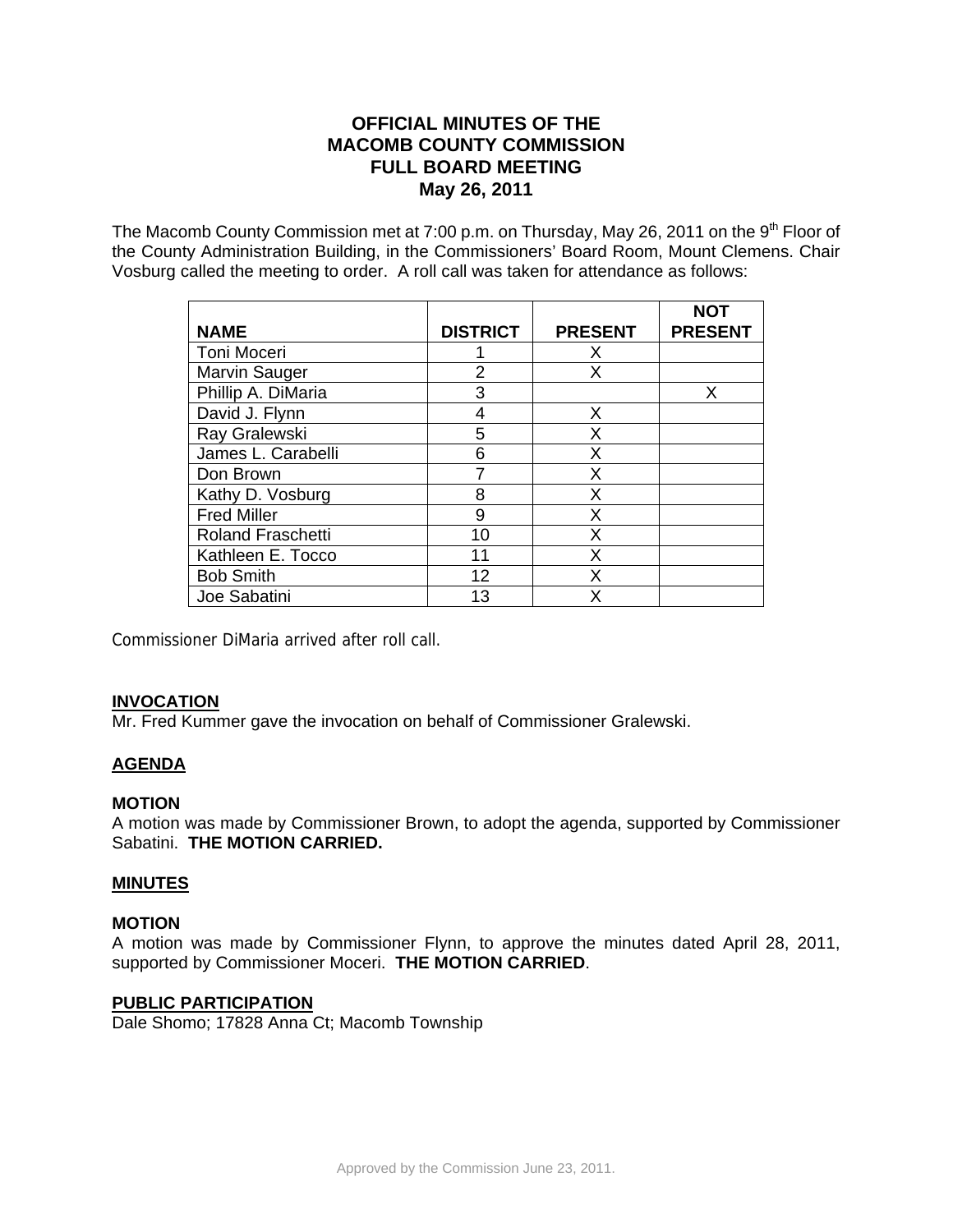# *COMMITTEE REPORTS*

## **SPECIAL FINANCE COMMITTEE MEETING – May 10, 2011**

The clerk read the recommendation from the Finance Committee and a motion was made by Chair Brown, supported by Vice-Chair Miller, to adopt the committee recommendation:

**R11-033** Suspend the policy on purchasing previous service time until further study is completed on the guidelines, as long as there is no violation of any current Collective Bargaining Agreements; also, that a status report be provided at the June Finance Committee meeting; further, a copy of this Board of Commissioners' action is directed to be delivered forthwith to the Office of the County Executive. (Record **NO** votes for Flynn and Miler)

# **THE MOTION CARRIED.**

## **BOARD OPERATIONS COMMITTEE – May 17, 2011**

The clerk read the recommendations from the Board Operations Committee and a motion was made by Chair Tocco, supported by Vice-Chair Carabelli, to adopt the committee recommendations:

- **R11-034** Approve changing of the term "official resolution" of the Board of Commissioners to "official proclamation" of the Board of Commissioners; further, a copy of this Board of Commissioners' action is directed to be delivered forthwith to the Office of the County Executive.
- **R11-035** Concur in the recommendation of the Board Chair and approve the appointment of Sandra Hann to the AAA 1-B Board of Directors in the designation of Macomb County Older Adult Representative, term ending 12-31-11; further, a copy of this Board of Commissioners' action is directed to be delivered forthwith to the Office of the County Executive. (Record **NO** vote for Miller)

## **THE MOTION CARRIED.**

## **FINANCE COMMITTEE MEETING – May 24, 2011**

The clerk read the recommendations from the Finance Committee and a motion was made by Chair Brown, supported by Vice-Chair Miller, to adopt the committee recommendations:

**R11-036** Concur in the request of the Macomb County Sheriff's Office and approve the renewal of the Macomb Auto Theft Squad Grant for 2012, requiring a county match of \$344,209; further, a copy of this Board of Commissioners' action is directed to be delivered forthwith to the Office of the County Executive.

## **THE MOTION CARRIED.**

#### **CORRESPONDENCE FROM EXECUTIVE** None

## **RESOLUTIONS/TRIBUTES**

## **MOTION**

A motion was made by Commissioner DiMaria, to adopt the following Resolutions, supported by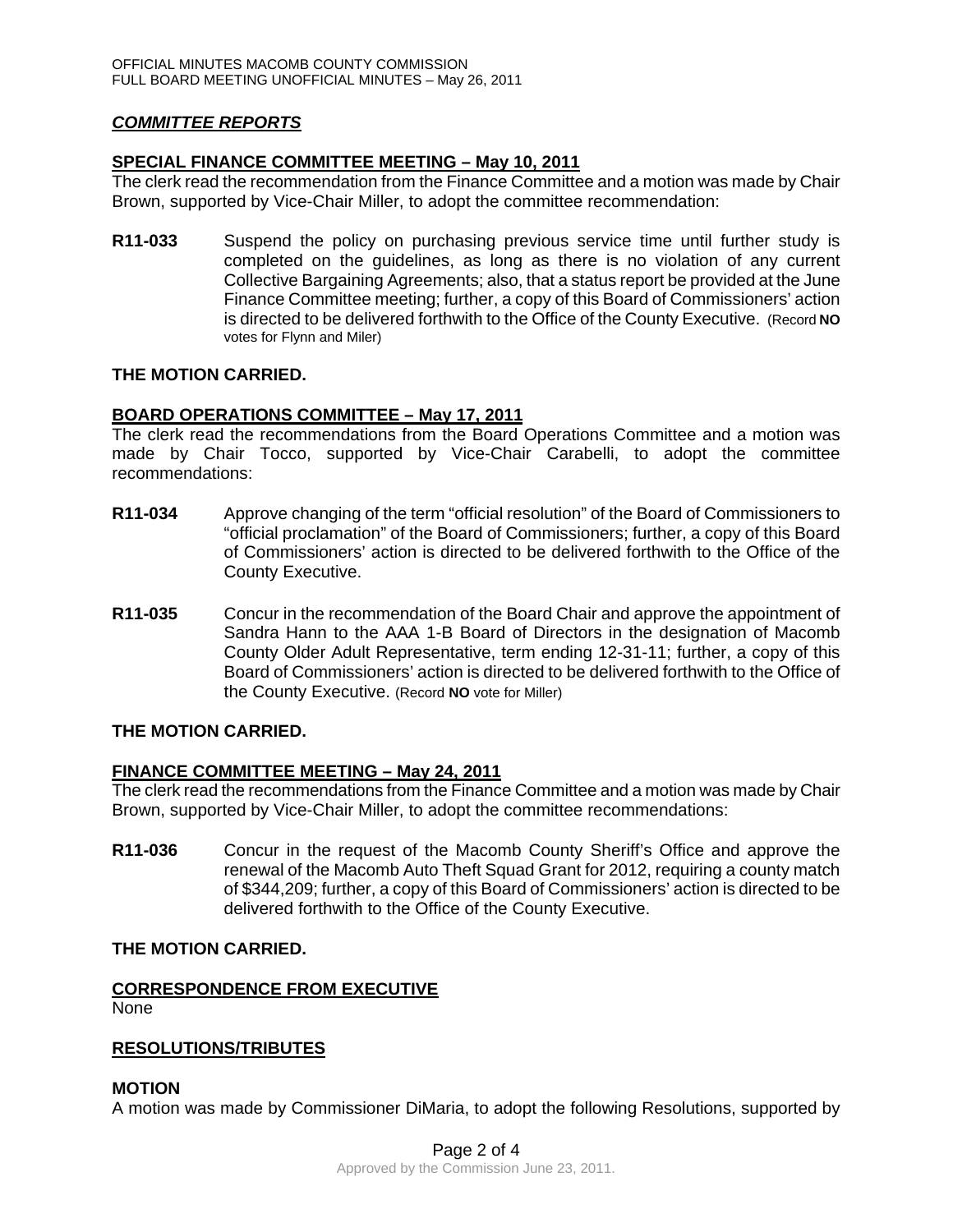Commissioner Flynn.

Commissioner Miller asked to separate resolution 10b. There were no objections.

- Res. No. 11-13 Commending Walter Seyfferth  $-100<sup>th</sup>$  Birthday (offered by Sauger; recommended by Finance Committee on 05/10/11)
- Res. No. 11-14 Commending Susan J. Hoard on her Retirement from the Michigan Education Association (offered by Flynn & Miller; recommended by Finance Committee on 05/24/11)

#### **THE MOTION CARRIED.**

#### **SEPARATED RESOLUTION**

## **MOTION TO POSTPONE**

A motion was made by Commissioner DiMaria, to postpone the following Resolution, supported by Commissioner Moceri.

Res. No. 11-15 Designating Public Fund Depositories in Compliance with Act 40 Public Acts of 1932 As Amended (offered by Chair; recommended by Finance Committee on 05/24/11) (Record **NO** vote for Miller)

A roll call vote was taken on the postponement:

Voting yes were: Moceri, DiMaria, Flynn, Miller and Tocco. There were 5 yes votes. Voting no were: Sauger, Gralewski, Carabelli, Brown, Vosburg, Fraschetti, Smith and Sabatini. There were 8 no votes.

#### **THE MOTION TO POSTPONE FAILED.**

#### **MOTION**

A motion was made by Commissioner Carabelli, to adopt the Depository Resolution, supported by Commissioner Brown.

A roll call vote was taken.

Voting yes were: Sauger, Gralewski, Carabelli, Brown, Vosburg, Fraschetti, Smith and Sabatini. There were 8 yes votes. Voting no were: Moceri, DiMaria, Flynn, Miller and Tocco. There were 5 no votes.

## **THE MOTION CARRIED.**

#### **NEW BUSINESS**

None

# **PUBLIC PARTICIPATION**

None

# **ROLL CALL**

| <b>NAME</b>          | <b>DISTRICT</b> | <b>PRESENT</b> | <b>NOT</b><br><b>PRESENT</b> |
|----------------------|-----------------|----------------|------------------------------|
| Toni Moceri          |                 |                |                              |
| <b>Marvin Sauger</b> |                 |                |                              |
| Phillip A. DiMaria   |                 |                |                              |
| David J. Flynn       |                 |                |                              |